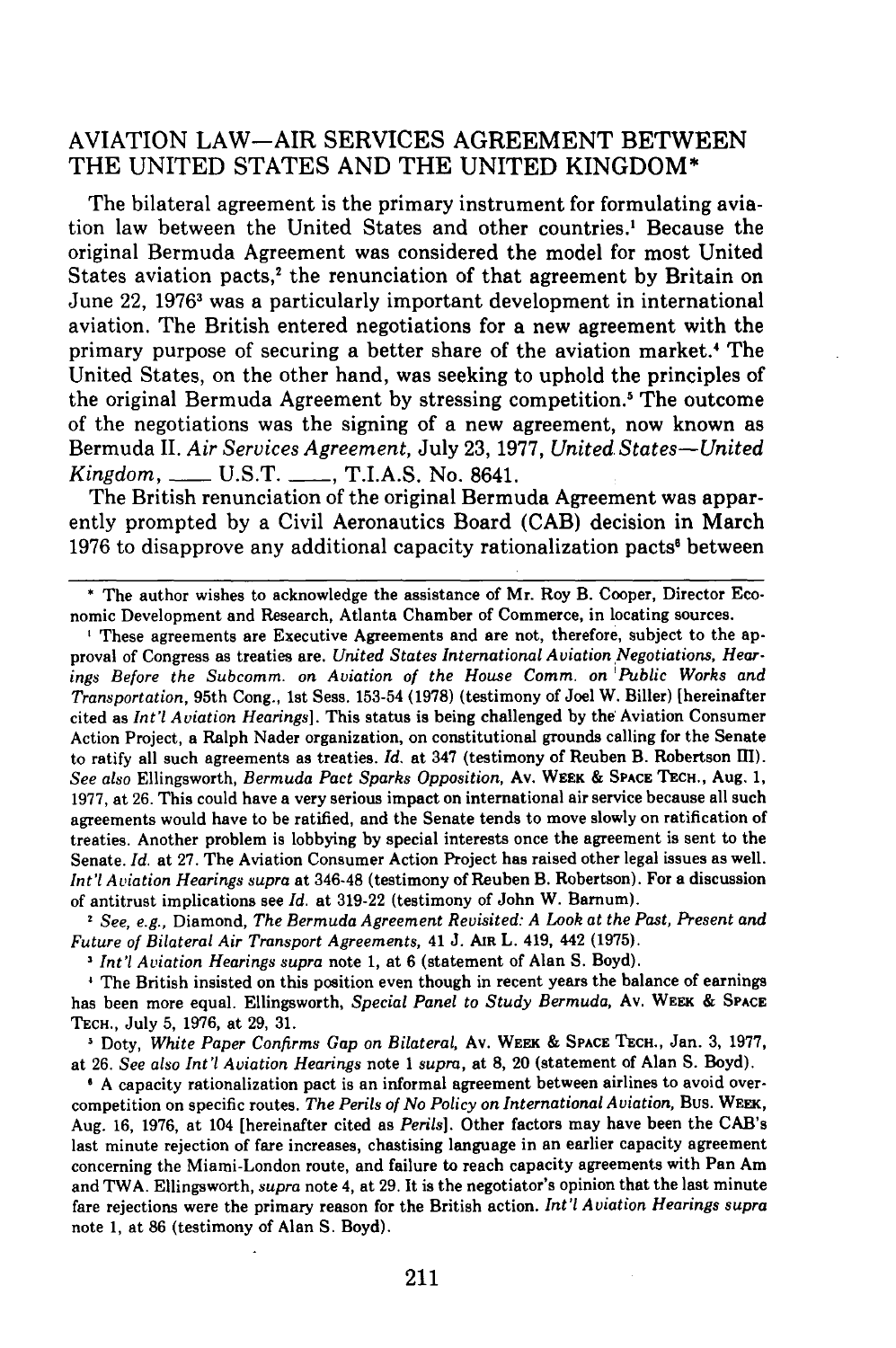airlines, which the British had requested. Specifically, the British wanted cutbacks of fifth freedom rights,<sup>7</sup> rigid capacity controls,<sup>8</sup> single carrier designation for each route,<sup>9</sup> and an exchange of traffic statistics.<sup>10</sup> Furthermore, Britain made it clear that **fifty** percent of the traffic moving between the United States and Great Britain should belong to British Airways" and that steps should be taken to ensure them that much of the market. Finally, the British believed that air fares should conform more closely to the higher European tariffs rather than the lower CAB standards.<sup>13</sup>

The United States position on international aviation policy was embodied in a statement issued **by** President Ford on September **8, 1976."** This statement was adopted **by** the Carter administration for the purpose of negotiating Bermuda II.<sup>15</sup> Points of the statement directly corresponding to British demands indicate that the United States will no longer consider multi-carrier designation as vital to a successful competitive system, but that it will continue to support the original Bermuda Agreement principles on capacity which allow control **by** carriers with only *ex post facto* review

**I** Capacity controls are controls over the number of seats or amount of cargo space available on a specific route within a given period of time. One means of controlling capacity is through restrictions on flight frequency. One reason for controlling capacity is that overcapacity leads to low fares and rates. Another is that unfilled seats and cargo space means waste, inefficiency and operating losses. *The Bermuda Parallelogram,* **EcONOMIST,** June 4, **1977,** at **98.** Britain was particularly concerned with the waste of fuel during the fuel shortage. Reed, *Transatlantic Flight Paths Cleared in Dawn Deal,* **THE** Tim (London) June **23, 1977,** at **23,** col. 4.

**1** Single carrier designation allows only one airline from each country to operate a specific route as opposed to multicarrier designation which allows competition between the airlines of each country on that route. *Int'l Aviation Hearings supra* note **1,** at **18** (statement of Alan **S.** Boyd).

**<sup>10</sup>**Doty, *supra* note **5,** at **26.**

*Int'l Aviation Hearings supra* note **1,** at **17** (statement of Alan **S.** Boyd).

<sup>12</sup> Id. See also Bluff and Counter-Bluff Across North Atlantic, ECONOMIST, June 18, 1977, **at** 94.

**13** *The Bermuda Parallelogram, supra* note **8.**

**'1** *New International Aviation Policy Will Be Released Today,* **Av. DAILY, Sept. 8, 1976, at 33** [hereinafter cited as *Release].*

*11 US. Eases Its Position on Multiple Designation,* Av. WEEK **& SPACE TECH.,** March **7, 1977, 28** [hereinafter cited as *U.S. Eases Position].*

**I** Doty, *supra* note **5.** *Int'l Aviation Hearings supra* note **1,** at **18** (statement of Alan **S.** Boyd). **A** fifth freedom right is the right to pick up traffic in a foreign country and carry it to a point in another foreign country. Crucial disagreement in the original Bermuda negotiations occurred over regulation of fifth freedom rights and not the actual granting of these rights because some are essential, Diamond, *supra* note 2, at 441-42. British and European carriers **fly** minimal traffic beyond the United States and are therefore particularly concerned with limiting these rights. Doty, *British Action Forces Bermuda Review,* Av. **WEEK** & **SPACE TECH.,** Oct. **18, 1976,** at **51.** Britain contends that Bermuda allows the United States to carry most of North Atlantic traffic through a superior route system with higher flight frequency; therefore, it should receive **50%** of the traffic instead of the current 42%. *Closing the Gaps in Air-Service Talks,* Bus. WEEK, May **9, 1977,** at **32.** In **1976** the United States carriers had **\$375** million in revenue, British Airways \$274 million; on the fifth freedom routes (out of London) United States carriers made **\$170** million and British Airways only **\$8.5** million.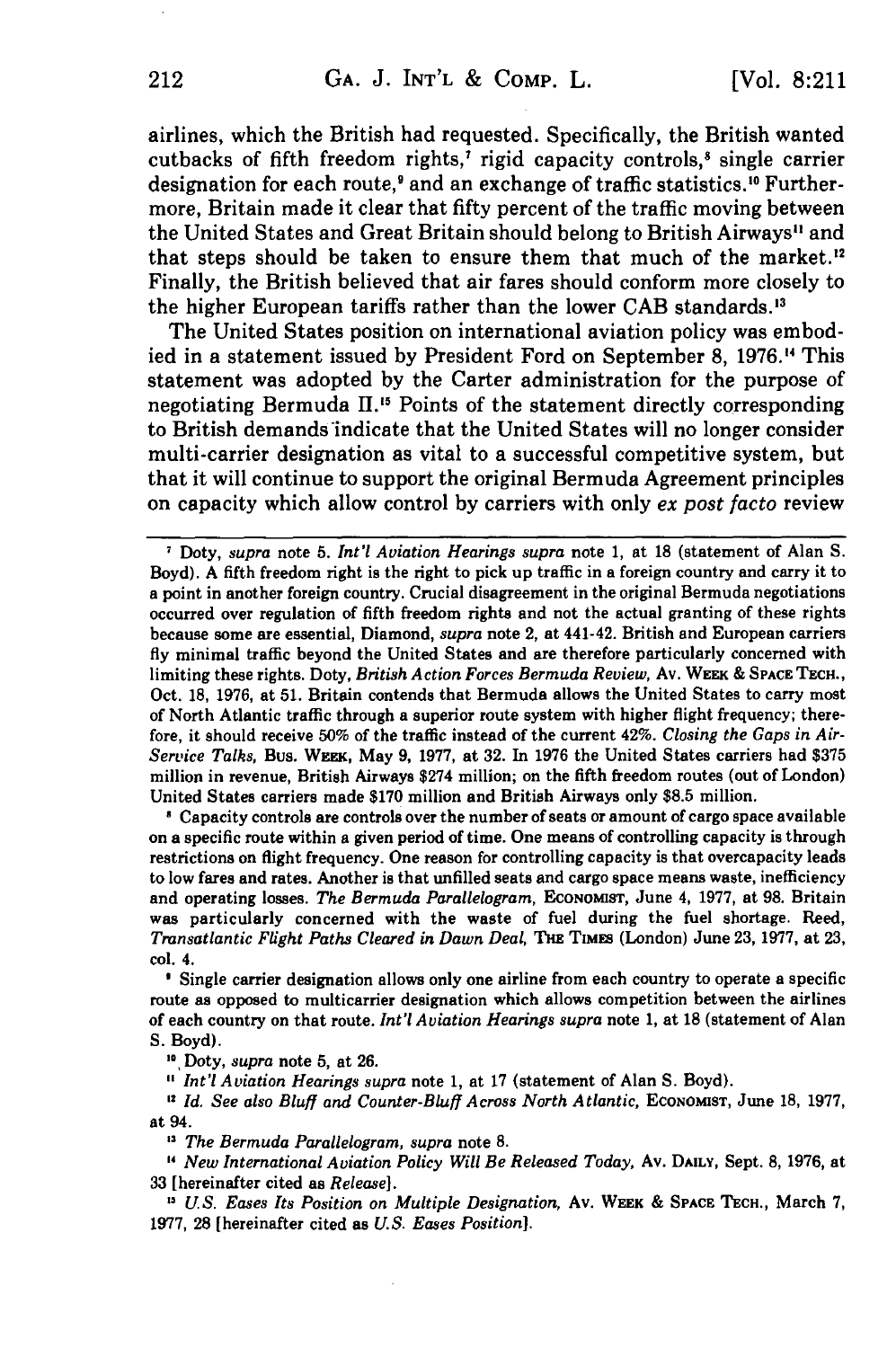by government, and that bilateral review will be sought where sixth freedom" capacity is heavily relied upon." Although the statement did not directly address the question of fifth freedom rights, the United States position was to maintain the status quo, with minor concessions.<sup>18</sup> The statement left room for the negotiation of capacity agreements where excess capacity was affecting the viability of markets, if the public interest was served, other alternatives proved infeasible, and the restrictions were temporary and approved and monitored by the CAB." As to fares and rates, the statement provided that the United States would continue to accept the International Air Transport Association (IATA) system for negotiation of scheduled tariffs and called for cost-related fares at the lowest possible levels permitting a reasonable return. It also urged prompt action by the CAB on IATA proposals.<sup>20</sup>

The United States policy statement also contained other provisions more domestic in scope, including urging the consideration of different carriers to serve a single foreign destination from different American points, placing less emphasis on traditional gateways and more emphasis on opening new coterminal points, recognizing area competition in choosing carriers, and extending the domestic route system.<sup>21</sup> A basic general consideration was the commercial viability of a route and its impact on the current international route system.<sup>22</sup>

Another component in the United States position was the role of the

*"7 New International Aviation Policy Statements: A Preview,* Av. **DAILY,** Sept. **3, 1976,** at 22-24, citing a draft statement [hereinafter cited as Draft Statement]. The content of this statement was not substantially different from the later statement, *Release, supra* note **5.**

*IA US. Eases Position, supra* note **16.** *See also Int'l Aviation Hearings* note 1 *supra,* at **8** (statement of Alan **S.** Boyd).

**"** Draft Statement, *supra* note **17,** at **23.** The **CAB** is an independent regulatory commission responsible for the promotion and regulation of the civil air transport industry through approval or disapproval of proposed routes involving international routes. Their decisions are subject to the approval of the President, 49 **U.S.C.** § 1461 **(1970).**

" Draft Statement, *supra* note **17,** at 24. The International Air Transport Association (IATA) is a voluntary, non-exclusive organization composed of most of the world's major international carriers. Its purposes are to promote safe, regular, and economical air transport; to foster air commerce and study problems connected with it; and to provide a means of collaboration among air transport enterprises either directly or indirectly involved in international air transport service. The IATA establishes fares in the first instance but every nation must approve the fares as reasonable. **All** decisions of the IATA must be unanimous. Edles, *IA TA, The Bilaterals and International Aviation Policy,* **27 FED.** B. **J. 291, 292-93 (1967).** The CAB's failure to act as promptly as provided in Bermuda I has caused a measure of complaint in the past from other countries. The British in particular have complained because the **CAB** waits until the last minute to express approval or disapproval of fare proposals. *Perils, supra* note **6.** *See also Int'l Aviation Hearings* note **1** *supra,* at **7** n. 4, **5** (statement of Alan **S.** Boyd).

**"1** Draft Statement, *supra* note **17,** at 22. Recommending extension to Canada, Mexico, and the Caribbean.

**2** *Id.*

<sup>&</sup>lt;sup>16</sup> Sixth freedom rights are a variation of fifth freedom rights and involve picking up traffic in one foreign country, carrying it through the flag country and to another foreign country.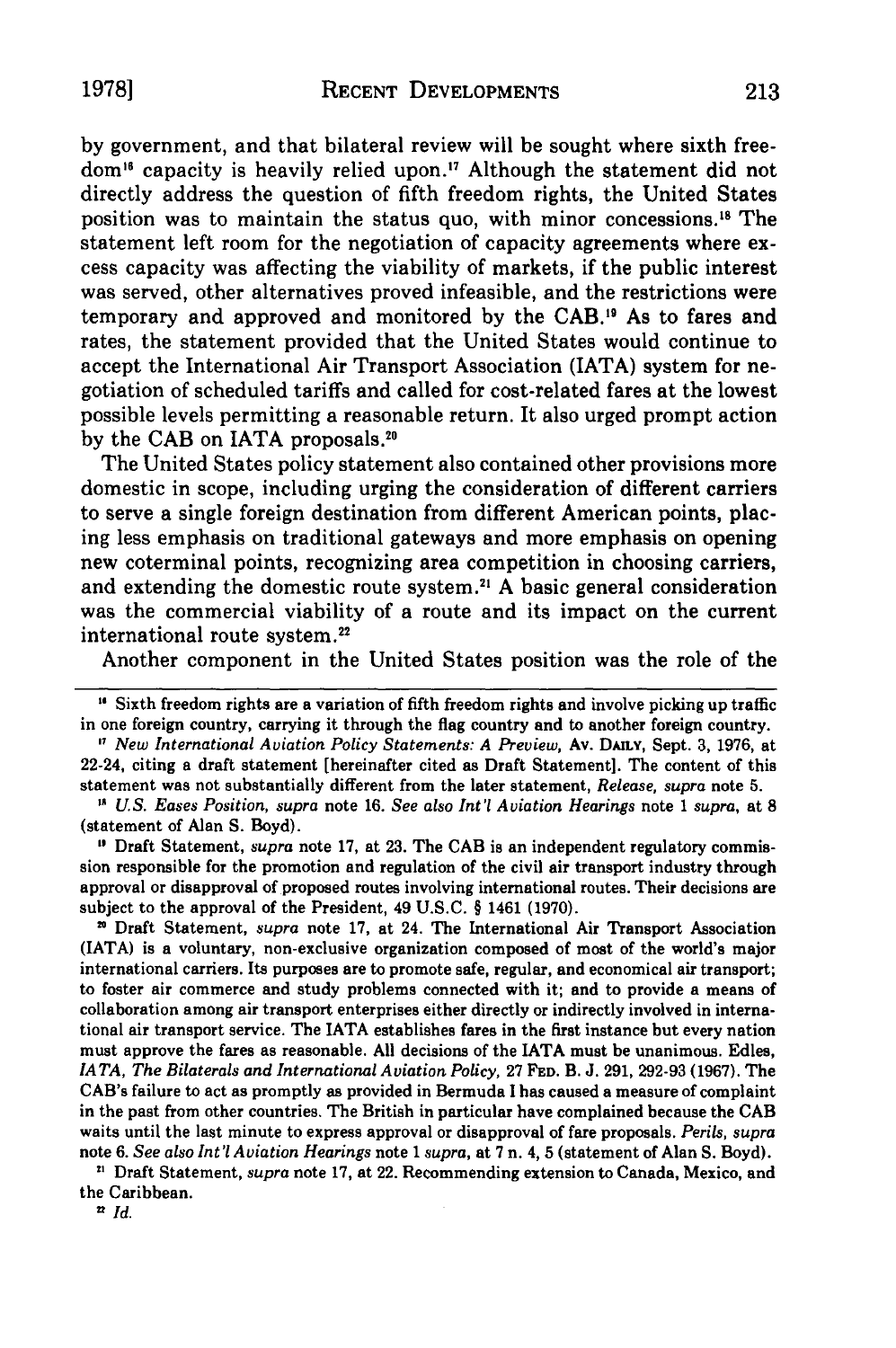CAB, which assists the State Department in the negotiation of international agreements.<sup>23</sup> The CAB's role was highlighted by the Transatlantic Route Proceeding, which involved a comprehensive review of United States air service over transatlantic routes.<sup>24</sup> This review encompassed consideration of United States-United Kingdom air routes and focused on such factors as the survival and strengthening of Pan Am and TWA, the potential contribution to the United States balance of payments, effective service, the strengthening of the United States position in light of increased foreign competition, and the relationship between city-pair designations and the overall United States—European market.<sup>25</sup> A specific issue considered by the CAB was the designation of new coterminal points. The CAB recognized the possibility of foreign governments demanding concessions in return for new gateways and, therefore, selected only those cities which it felt could support nonstop service immediately, within the foreseeable future, or which provided benefits not otherwise attainable."

The Bermuda II pact was marked by considerable compromise. Notwithstanding the British position on capacity controls, the agreement basically reiterates the original Bermuda Agreement's principle of competi-

**1 CAB** Decision, *supra* note 24, at **8,** 11-12. *See generally,* Note, *A New Era in International Aviation: CAB Regulation, Rationalization and Restrictionism on North Atlantic,* **7 N.Y.U. J. INT'L** L. **& POL. 317** (1974). This Note also poses some arguments regarding capacity controls and fare regulation. *See* notes 54-59 *infra* and accompanying text. *See also* Recommended Decision, Newmann, **J.,** Transatlantic Route Proceeding, Docket No. **25908.** (Jan. **17, 1975) 12-13** [hereinafter cited as Newmann Decision].

n **CAB** Decision, *supra* note 24, at **31. CAB** recommended Houston, Dallas/Ft. Worth, Cleveland, Pittsburgh, Atlanta, St. Louis, Denver, Kansas City, Tampa, New Orleans, and Minneapolis/St. Paul. *Id.* at **3.** Insofar as these choices are inconsistent with Bermuda **II** they will have to be changed. 49 **U.S.C.** § **1502 (1970).**

**<sup>&</sup>quot;** 14 C.F.R. § 384 **(1977).**

u **CAB** Decision, Transatlantic Route Proceeding, Docket No. **25908** (July 21, **1976) 1** [hereinafter cited as **CAB** Decision]. The proceeding involved renewal of scheduled passenger service, new coterminal points, renewal of supplementary authority, and the possibility of scheduled supplementary service, renewal of existing cargo service, possible expansion of the route map, and the possibility of cargo transport on supplementary carriers. The proceeding was initiated **by CAB** Order **73-9-83** (Sept. 21, **1973),** which was amended (Nov. 21, **1973);** Judge Newmann issued a recommended decision (Jan. **17, 1975).** President Ford disapproved that decision on December 24, **1976.** Ellingsworth, *Ford Overturns Atlantic Decision,* Av. WEEK & SPACE TECH. Jan. 3, 1977, at 25. The Board held further hearings in the summer of **1977** and met in September to make a decision. The **CAB** submitted its decision to the President on Oct. 21, **1977.** The President approved the **CAB** decision with two revisions on December 21, **1977,** and the **CAB** approved those changes on January **11, 1978.** *CAB OKs Atlanta-London Route,* Atlanta Constitution, Jan. 12, **1978, § C,** at **13,** col. 4. The President signed the order implementing the decision on Jan. **27, 1978.** *President Signs Revised Air Package For Expanded U.S.-Europe Service,* Wash. Post, **§** F, at **11,** col. 4. **All** citations to the decision are to the July 21 opinion. The new decision incorporates changes necessary to the implementation of Bermuda **II** and President Carter's two revisions but is otherwise materially the same. **CAB** Decision, Transatlantic Route Proceeding, Docket No. **25908** (Jan. **11, 1978) 1.**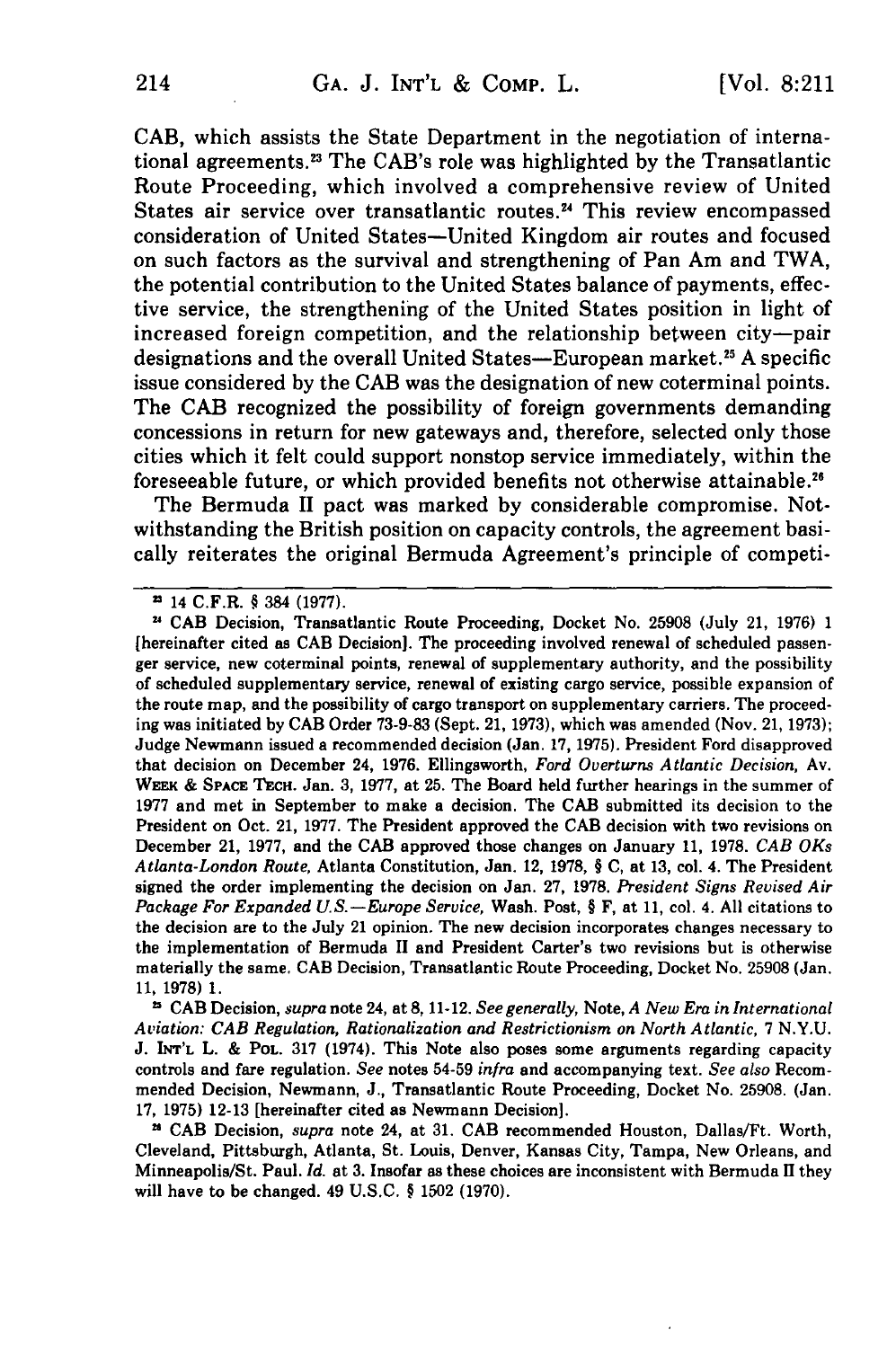tion, as supported by the United States.<sup> $\pi$ </sup> In particular Bermuda II provides for adequate capacity to meet traffic demands, consideration of efficiency of operations, and consultations when either party believes the principles have been violated. The agreement also delineates three factors which should be considered in relation to capacity: traffic requirements of the countries at either end of a route, "through" airline operation requirements, and the traffic requirements of intermediate areas after taking into account local and regional services.<sup>28</sup> There are, however, some restrictions on flight frequency on routes involving Japan-Hong Kong, Thailand, and Singapore. 9 Also, route schedules must be submitted for inspection by the other country, and agreement must be reached.<sup>30</sup> Furthermore, the compromise established that only one carrier would be permitted per gateway, unless traffic exceeds certain limits, or the other party fails to designate a carrier within three years. Each country may, however, designate two gateways to be serviced by two carriers.<sup>31</sup> There were no such limitations on carrier designation in the original Bermuda Agreement.<sup>32</sup>

Bermuda II includes very significant changes in fifth freedom rights. The United States gave up fifth freedom rights to 22 cities not currently being served.3 3 In addition, the United States may serve Austria and Belgium for only three more years and Holland, Norway, and Sweden for five more years. After those periods end, the United States will have fifth freedom rights only to Frankfurt, Hamburg, Munich, and Berlin from London and Prestwick/Glasgow. Other points are included on around the world combination routes, in all-cargo service, and from Bermuda."4 Britain has fifth freedom rights to points in Central and South America, Japan, and Mexico City, in both passenger and cargo flights.<sup>35</sup> Vancouver is a fifth freedom right point on the Hong Kong-United States route.<sup>36</sup> These limitations on fifth freedom rights are offset in part by provisions allowing both countries

*31 Id.,* art. 3(2)(a)(b).

<sup>32</sup> Air Services Agreement, Feb. 11, 1946, United States-United Kingdom, 60 Stat. 1499, T.I.A.S. No. 1507 [hereinafter cited as Bermuda I].

**<sup>3</sup>**Brown, *Compromise Marks Bilateral Pact,* Av. WEEK & SPACE **TECH.,** June 27, 1977, at 26.

*Id.* Annex 1, § 3, (United Kingdom route **6).**

<sup>&</sup>lt;sup>27</sup> Lowenfeld, *High Stakes in a New Air Pact*, N.Y. Times, July 3, 1977, § F, at 1, col. 1. *See also Int'l Aviation Hearings* note 1 *supra,* at 51-2 (statement of Alan S. Boyd).

<sup>&</sup>lt;sup>2</sup> Air Services Agreement, July 23, 1977, United States—United Kingdom, arts. 11, 12-14, - U.S.T. **-** , T.I.A.S. No. 8641 [hereinafter cited as Bermuda **I].**

*<sup>&</sup>quot; Id.* at Annex 1, 24, **38.** The figures for flights allowed per week are: 14 round trip combination Japan-Hong Kong; 7 Thailand & Singapore; 7 Japan by United Kingdom.

*<sup>&</sup>quot; Id.* at Annex 2. In the absence of agreement a formula is used. Each airline may operate on a proposed schedule not to exceed the total round trip frequencies allowed during the previous corresponding seasons plus the average forecast percentage applied to those frequencies, *i.e.,* the previous frequency plus an additional number based on a mean projected percentage of increased traffic.

**<sup>3,</sup>** Bermuda **11,** *supra* note 28, Annex 1, § 1 (United States routes).

*Id.* Annex 1, § 3, (United Kingdom routes) 3-5, 10-12.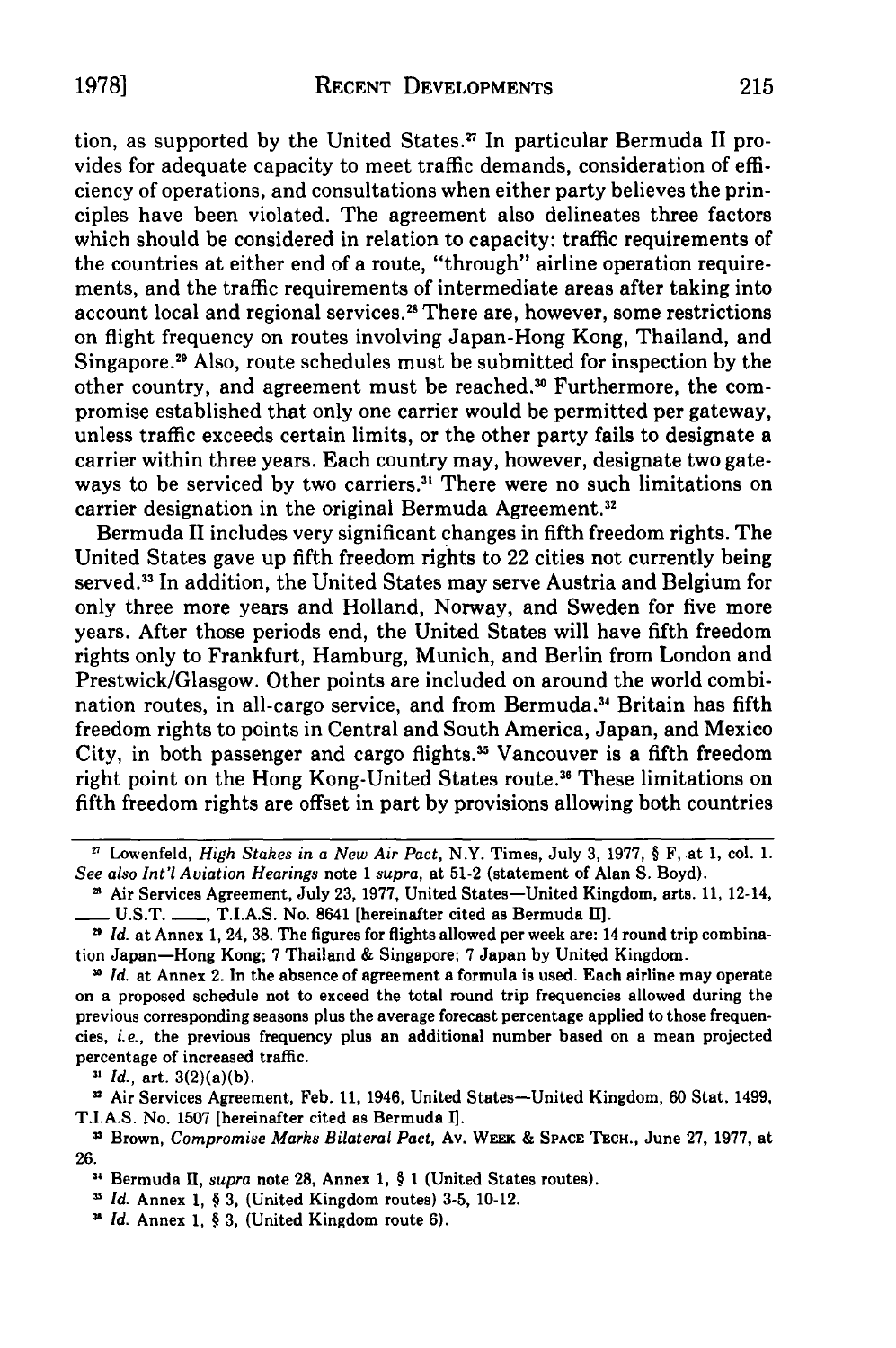to carry unlimited transit and on-line traffic."

Bermuda II also provides for certificates of airworthiness, consultations on safety and security, conformance to the standards of the other party, and maximum cooperation in matters of security. Portions of the agreement relating to certificates are identical to the provisions of the original agreement, but those promoting safety and security are new." Provision is also made for the exemption of equipment, fuel, spare parts, and aircraft stores from custom duties, excise taxes, and other charges when they are on board the aircraft. This exemption also applies to an extent when they are taken on board in the country of the other party. The exemption previously applied only to supplies retained on board; supplies taken on board were subject to charges not less favorable than those granted to the most favored nation.39

The new agreement also provides that tariffs be established at the lowest level consistent with safety and an adequate profit. Where the tariffs result from intercarrier discussion, they are subject to the approval of the aeronautical authorities. Such approval is necessary even where they arise under the procedures of IATA. Procedural requirements as to timing of proposals have changed, but the basic structure is the same as in the original agreement.<sup>40</sup> Bermuda II provides for dispute settlement to be handled first by a round of formal consultation and then submitted to some person or body chosen by agreement. If no agreement can be reached, the dispute will be referred to a three member arbitration tribunal. The original Bermuda Agreement had provided for consultation and then submission to the Interim Council of the Provisional International Civil Aviation Organization.<sup>41</sup>

The CAB decision of July 21, 1976 provided for new coterminals at eleven cities.<sup>42</sup> The Bermuda II agreement, however, provides for new coterminals only at Atlanta, Houston, Dallas/Ft. Worth, and an additional point to be agreed upon by the parties.<sup>43</sup> All of these points will receive

*V Id.* Annex 1, § **5.** Flag carriers of either country carrying passengers originating in their own territory may carry these passengers through designated coterminals to other points, whether they remain on the same flight or transfer to another flight of the same airline. Limits on fifth freedom rights apply only to picking up traffic in the coterminal to carry to other points. *See also Int'l Aviation Hearings* note **1** *supra,* at **29-32** (statement of Alan **S.** Boyd).

*Id.* art. **6, 7;** Bermuda I, *supra* note **32,** art. 4.

**<sup>3&#</sup>x27;** Bermuda **II,** *supra* note **28,** art. **9;** Bermuda **I,** *supra* note **32,** art. **3.**

**<sup>,0</sup>** Bermuda **II,** *supra* note **28,** art. 12; Bermuda **I,** *supra* note **32,** Annex **II.**

**<sup>11</sup>** Bermuda ]I, *supra* note **28,** art. **17;** Bermuda **I,** *supra* note **9,** art. **9.**

**<sup>42</sup>***See* note **26** *supra.*

**<sup>&#</sup>x27;3** Bermuda **II,** *supra* note **28,** at Annex **1, § 1** (United States route **1).** These routes, however, were stressed **by** the **CAB** and another point can be added, and presumably it will be chosen from the other cities suggested. The **CAB's** consideration of possible requests for reciprocity or other concessions may have foreseen the possibility of routes being limited; thus, they may have asked more than expected. Because the three points are all in the Southern region the **CAB** concern for serving these markets can be satisfied. **CAB** Decision, *supra* note 24, at **31, 35.**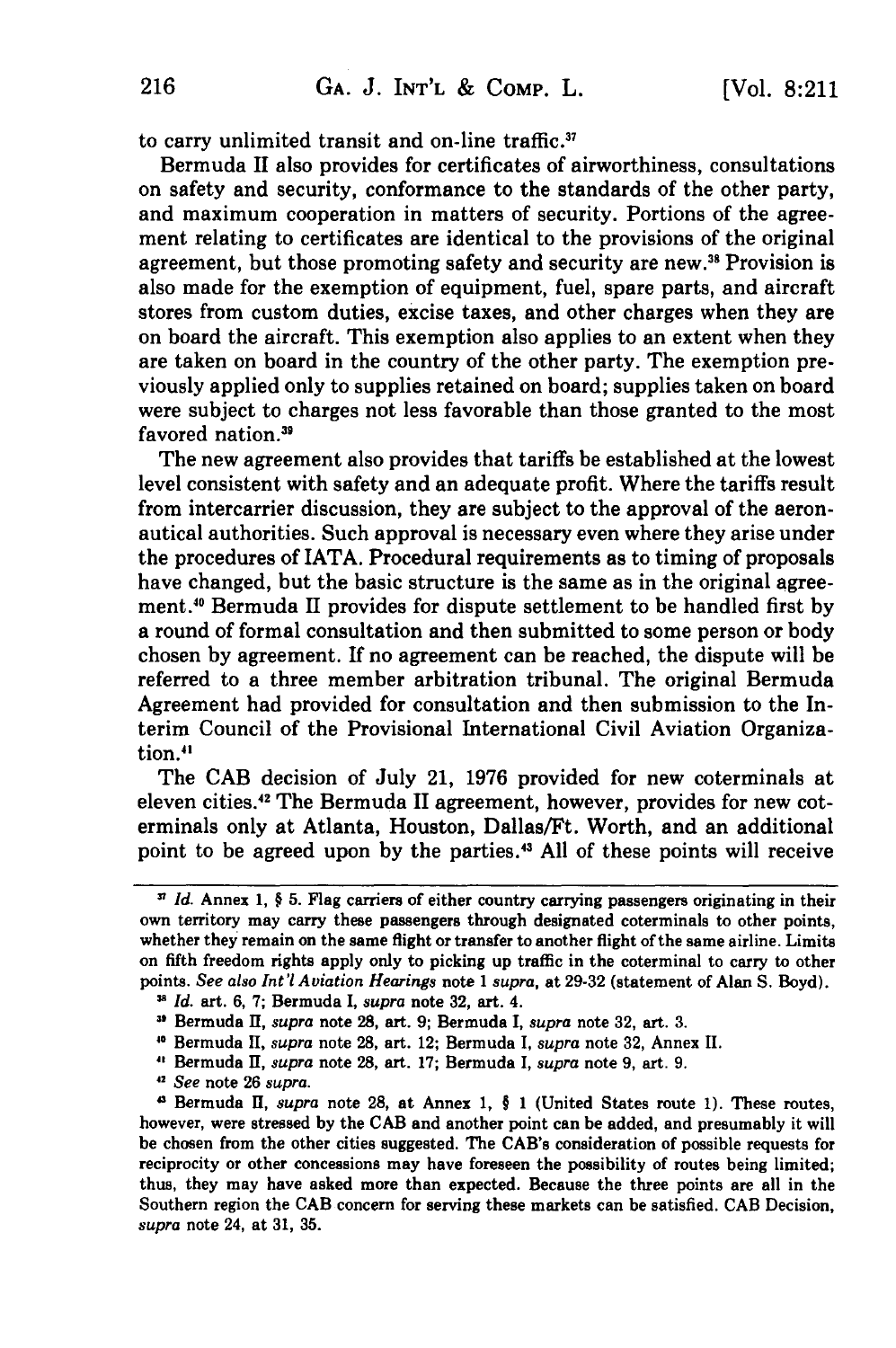reciprocal authority eventually, but from the additional point and Houston to London, and from London to Atlanta and Dallas/Ft. Worth, nonstop service is delayed three years." Britain also gets new entries into the United States at San Francisco and Seattle.<sup>45</sup>

One initial criticism of the agreement from the American point of view addressed the number of gateways the British gained into the United States versus only one major gateway in the United Kingdom for the United States. Other criticisms centered on the limits on flights in the Pacific arena and lost fifth freedom rights. The first area of criticism may be valid, but it should be noted that each route does have reciprocity which allows American carriers to fly to Britain,<sup>46</sup> and there are other points in the British Commonwealth open to the United States. The second area, limited flights in the Pacific, is of concern primarily because of the need for these routes in around the world service.'" The third area, lost fifth freedom rights, is probably the most serious in its effect on the amount of traffic United States carriers will handle in Europe, even though the United States did retain fifth freedom rights for around the world service and for the major German cities. Also, although fifth freedom rights to Austria, Belgium, Norway, Sweden and The Netherlands will be phased out, carrier officials are not too concerned, because nonstop service to these points is likely in the near future. American carrier officials are concerned, however, because of the comparatively larger number of fifth freedom rights granted to Britain-South America, Mexico City-and because all points in Canada are intermediate points to the United States.<sup>48</sup>

This concern over fifth freedom losses was echoed by CAB Chairman Kahn in his statement before the House Subcommittee on Aviation. He stated that one goal of international aviation negotiations should be maximum flexibility in fifth and sixth freedom rights; however, the only specific area he mentioned was the possible impact of fifth freedom restrictions on all-cargo flights involving Hong Kong."

Chairman Kahn also expressed concern over the limitations on carrier designation and capacity restrictions, since restrictions in these two areas may interfere with competitive development of the market.<sup>50</sup> In his opin-

<sup>44</sup> Bermuda **II,** supra note **28,** Annex **1,** § **1,** (United States route **1),** § 3 (United Kingdom route **1).** Other points involved are Prestwick/Glasgow, Manchester (Britain to United States only), Bermuda and the Caribbean.

**<sup>,1</sup>** *Britain Wins, Travellers Lose,* **ECONOMIST,** June **25, 1977,** at **90** [hereinafter cited as *Britain Wins]. See also Int'l Aviation Hearings* note **1** *supra,* at 34 (statement of Alan **S.** Boyd).

**<sup>U</sup>**Lowenfeld, *supra* note **27,** col. **5-6.** For a general analysis of Bermuda **II** see *Int'l Aviation Hearings supra* note **1,** at 304-15 (statement of John W. Barnum).

**<sup>,7</sup>** *Pact Seen Dangerous Precedent,* Av. WEEK **& SPACE TECH., July 18, 1977,** at **25.**

**<sup>,5</sup>** *Id. See also Int'l Aviation Hearings supra* note **1,** at **191** (testimony of **J. J.** O'Connell).

*Int'l Aviation Hearings supra* note **1,** at 102 (testimony of Alfred **E.** Kahn).

**<sup>10</sup>** *Id.* The British were back to negotiate restrictions on flights within a few weeks of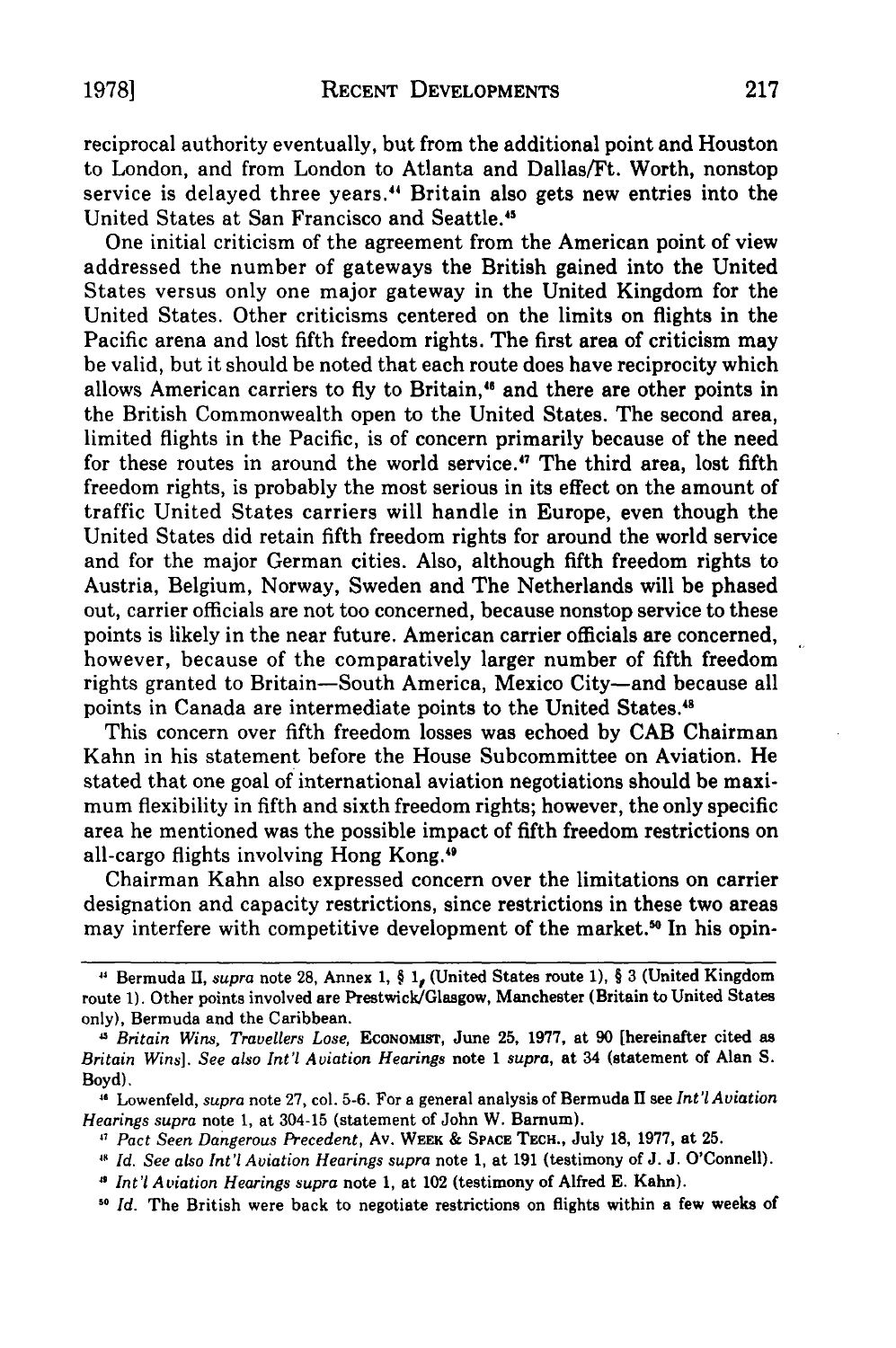ion, encouraging competitive development is necessary in order to serve the public interest in more efficient, responsive, and inexpensive air service;<sup>51</sup> any restrictions would sacrifice these long-term goals for the protection of short-term carrier profits.52 As mentioned earlier, the United States policy in the negotiations was that multi-carrier designation would not be considered essential for a competitive system,<sup>53</sup> a position in direct conflict with Kahn's statement. The United States policy statement allowed for some limited capacity controls, and the Bermuda II Agreement may very well have imposed more restrictions than contemplated, but capacity is still a subject of negotiation and agreement.

The issue of capacity has been the subject of much discussion in recent years. The United States stance against controls has been heavily criticized. In fact, as early as 1974 officials within the State Department, the Department of Transportation, and the airline industry were admitting that the original Bermuda Agreement position on capacity was becoming weaker and less defensible because of intense competition, high costs, and economic problems.54 Various writers have suggested a change in the policy approach of the United States in light of the diminished share of the market American planes carry, the overall decline in air traffic,<sup>55</sup> and the lack of any real control of fares by the current system.<sup>56</sup>

One specialist in international aviation law, Andreas Lowenfeld, suggests a reversal of our stands on capacity and fare regulation and argues for the reasonable allocation of resources through negotiation of restraints on capacity. He suggests three steps: (1) setting target load factors, (2) estimating consumption (number of passengers per day) and setting the number of spaces to offer accordingly, and (3) negotiating the share of capacity, as well as provisions for regular adjustment in capacity as situations change or more accurate information is acquired.<sup>57</sup> Complementing this structure a relaxation of fare control is recommended along with the adoption of a target price range which would allow freedom to vary extras.<sup>58</sup>

Draft Statement, *supra* note 17.

*Heightened Competition Sparks Turn from Bermuda Principles,* Av. WEEK & **SPACE TECH.,** Aug. 5, 1974, at 29.

**u** Diamond, *supra* note 2, at 477. In 1946 the United States generated 70% of traffic and carried 80%. Now, fifth freedom principles expose the United States market to competition from dozens of foreign carriers, many of which generate little traffic, so that now the United States airlines carry about 40% of the traffic while generating 71% of it.

**16** Lowenfeld, *A New Takeoff for International Air Transport,* 54 FOR. **AFF.** 36, at 45. *See also,* Edles, *supra* note 20, at 303-06.

Lowenfeld, *supra* note 56, at 46-47.

*Id.* at 49. *See also,* Jordan, *Airline Capacity Agreements Correcting a Regulatory Imperfection,* 39 J. **AIR** L. & COM. 179 (1973), for a discussion of reasons to encourage the relaxation of the controls.

signing Bermuda H. *Id. But see Int'lAviation Hearings,* note 1 *supra,* at 74, 83-84 (testimony of Alan S. Boyd).

*<sup>5&#</sup>x27; Id.* at 100.

**<sup>52</sup>***Id.* at 100-01.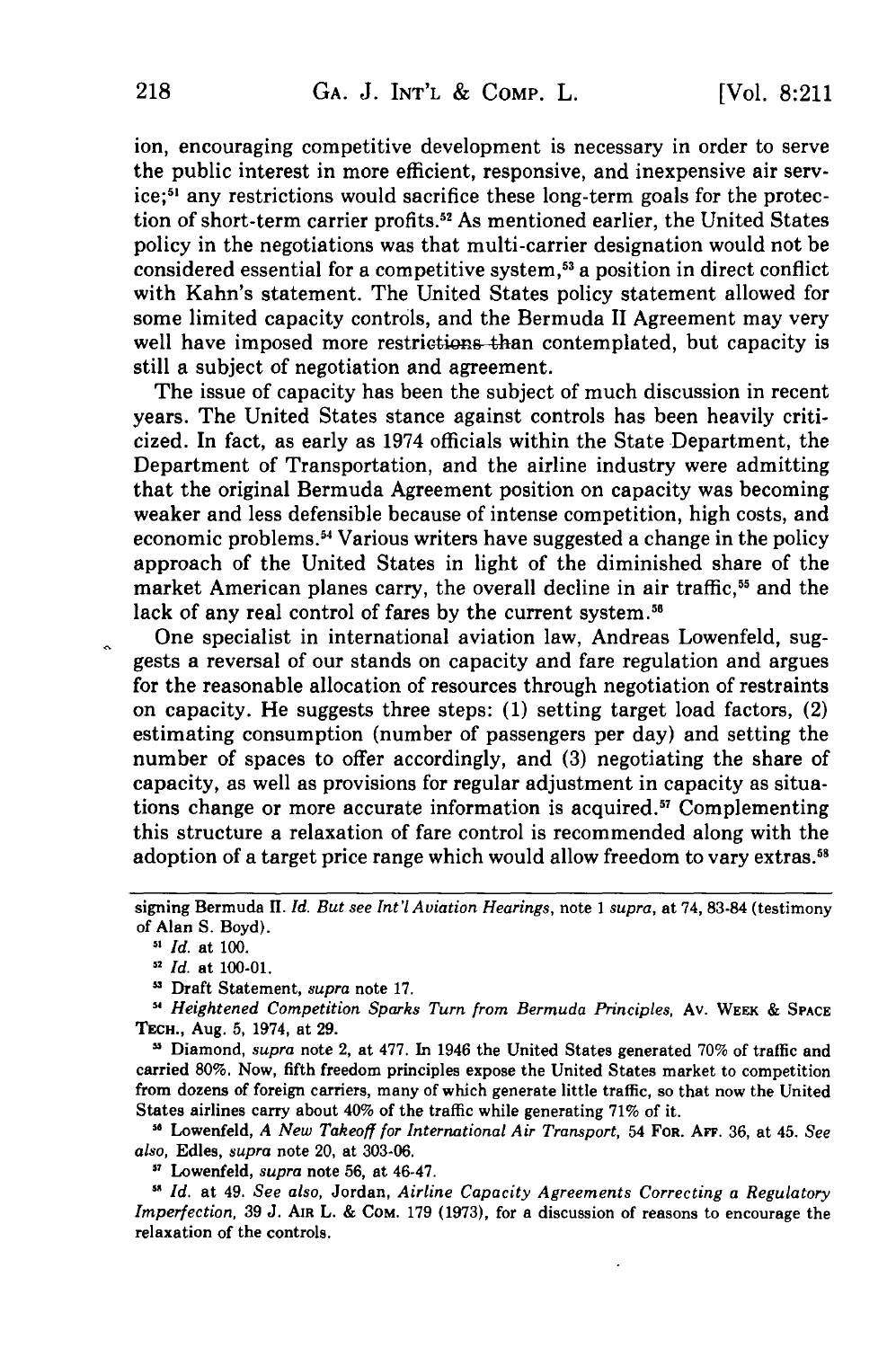Another commentator suggests that an equitable exchange of economic benefits can be obtained in negotiating new agreements by determining: (1) the type of traffic to include in evaluating the market potential of a route, (2) the proportion of the market to attribute to each country, (3) the number of passengers or tons of cargo attributable to each, and (4) potential revenues.<sup>59</sup>

A final criticism of Chairman Kahn was the failure to reach an agreement on charter competition, which was left to further negotiation. In his opinion any restriction on charters would endanger their survival and, therefore, endanger the future of the low-cost service they provide. His concern was prompted because the memorandum on this subject, which is in effect until a new agreement is reached, puts more restrictive conditions on charters than the CAB does.<sup>60</sup>

There has been much less criticism of the new agreement from British sources. The Secretary of State for Trade termed the agreement reasonable and satisfactory for both sides and predicted that the agreement would result in more opportunity for British airlines, less waste of resources, and real advantages to air travellers. Furthermore, he said that the capacity control mechanisms would lead to lower fares in real terms.<sup>61</sup> Other commentators, however, have suggested that although the British taxpayer would win-the state-owned British Airways would probably obtain a larger portion of the market--the passengers would lose because of less competitive service."2 Another criticism, from British Caledonian, Britain's major private carrier, focused on provisions which undermined that airline's competitive position, and which placed Britain in a generally inferior position in terms of market share opportunity.<sup>63</sup> The overall British viewpoint, however, seems to be that the United Kingdom received most of what it had sought, particularly because of the capacity controls won.

Although the outcome of negotiations in Bermuda II seems to be a fairly rational compromise in light of the long negotiations and differences in position, the real test will be whether it achieves either a solution to United States difficulties or the goals of the British. Hopefully, it will at least partially fulfill the needs of both countries.

Because of the recent economic difficulties of American international carriers and generally poor market conditions it seems that a new approach

**<sup>&</sup>quot;** Diamond, supra note 2, at 433 quoting from THE FREEDOM **OF THE AIR** 180-89 (E. McWhinney **&** M. Bradley, eds. **(1968)).**

**<sup>&</sup>quot;** *Int'l Aviation Hearings, supra* note **1,** at 102 (testimony of Alfred **E.** Kahn). For an explanation of the charter issue see *id.* at **16, 17** n. **11** (statement of Alan **S.** Boyd) and *id.* at **70, 76** (testimony of Alan **S.** Boyd). *But see id.* at **231-52** (testimony of Edward **J.** Driscoll).

**<sup>&</sup>quot;** Reed, *U.S. Views Air Pact with Britain as Victory For All,* **THE TIMES** (London), June **23, 1977,** at **1,** col. **6.**

*<sup>&</sup>quot; Britain Wins, supra* note 45.

**<sup>&#</sup>x27;3** Reed, *Airline Sees Pact On Atlantic as Unfair,* **THE TIMES** (London), June 24, **1977,** at **7,** col. **8.** No reasons for that feeling were given.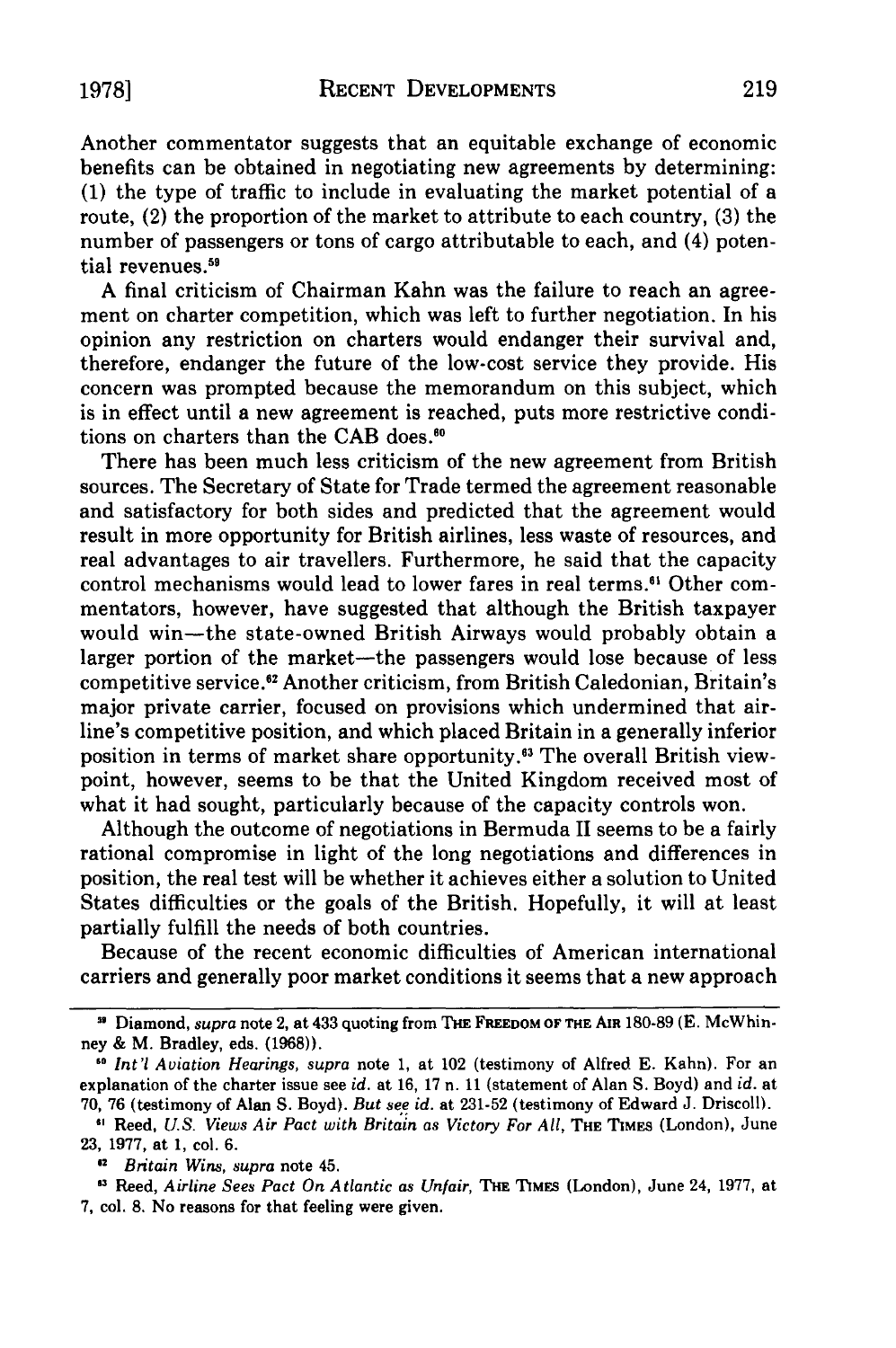may be appropriate. Lowenfeld's suggestions for changes in the United States position seem to be realistic, flexible, and direct. To the extent that the capacity clauses are indeed sufficient and can become operational, Lowenfeld's approach has been partially implemented. But in the area of fares, which are still to be set with approval of IATA, Lowenfeld's complementary structure cannot be realized, and the control of both capacity and fares may not be desirable. However, it is too late for the United States to take a freer approach on fare regulation.<sup>64</sup>

For the United States, it is also important to consider the relationship between its aviation policy and the various executive agencies and the CAB. President Ford, the Justice Department, and former CAB Chairman Robson, were all concerned about the changing desires of other governments.'5 In its response to President Ford's disapproval of the recommended decision, the CAB emphasized that the Departments of State, Justice, and Transportation had previously chosen not to participate in the hearings and requested that those departments be involved in future considerations of the case.<sup>66</sup> This response indicates the need for more cooperation among the United States government agencies involved in order to alleviate the difficulty in haphazardly considering foreign policy arguments. Such cooperation is particularly important for the development of a uniform position in future negotiations." In order to fulfill its responsibilities in the development of policy, the **CAB** has redefined the mission of

**<sup>&</sup>quot;** There are indications that the Carter administration is considering the adoption of a new very pro-competitive aviation policy and taking a somewhat harsher position in the negotiation process. *U.S. Readies Stiffer International Policy,* **Av. WEEK & SPACE TECH.,** Sept. 12, **1977,** at **29.** Any new policy is significant, but when there are substantial changes the significance is greater. The policy may also increase the role of the President in negotiations. *Id.* Another difference in the policy of the Carter administration is the increased emphasis on low-fare innovation and charter air services. *Int'l Aviation Hearings supra* note **1,** at **177** (testimony of Joel W. Biller).

Lowenfeld, *Commentary: The Air Rules Need a Change,* N.Y. Times, Aug. **8, 1976, § F,** at 2, col. **5.** The negotiation of Bermuda **II** has policy implications reaching beyond American-British relations. Both Japan and Italy have elected to open negotiations of their agreements with the United States. Doty, *Japan Joins Bermuda Principles Attack,* **Av. WEEK & SPACE TECH.,** Aug. **23, 1976,** at 24. The pact will undoubtedly serve as a model for other bilateral agreements. Keplar, *U.S., Great Britain Fights New Air War Over the Atlantic,* **9 NAT'L J., 23 (1977).** *But see Int'l Aviation Hearings,* note **1** *supra,* at **137,** 149-50 (testimony of Chester **C.** Davenport and Joel W. Biller). Canada, Mexico and others have also started negotiations. Kahn statement, *supra* note 49, at **8.** *Id.* at **99** (testimony of Alfred **E.** Kahn).

**<sup>&</sup>quot; CAB** Order **77-4-118,** Transatlantic Route Proceeding, Docket No, **25908** at 4 (Apr. **25, 1977).**

**<sup>&</sup>quot;** Chairman Kahn was also concerned about the lack of uniformity in position among agencies and the role of the **CAB** in providing guidance to the Department of State. *Int'l Aviation Hearings, supra* note **1,** at **107** (testimony of Alfred **E.** Kahn). *But see id.* at **11,** 22, **84-85** for indications of agency participation and opportunity for participation in the negotiations and formulation of policy. He indicates agreement has been reached among these agencies for negotiations with the Japanese. *Id.* at **105.**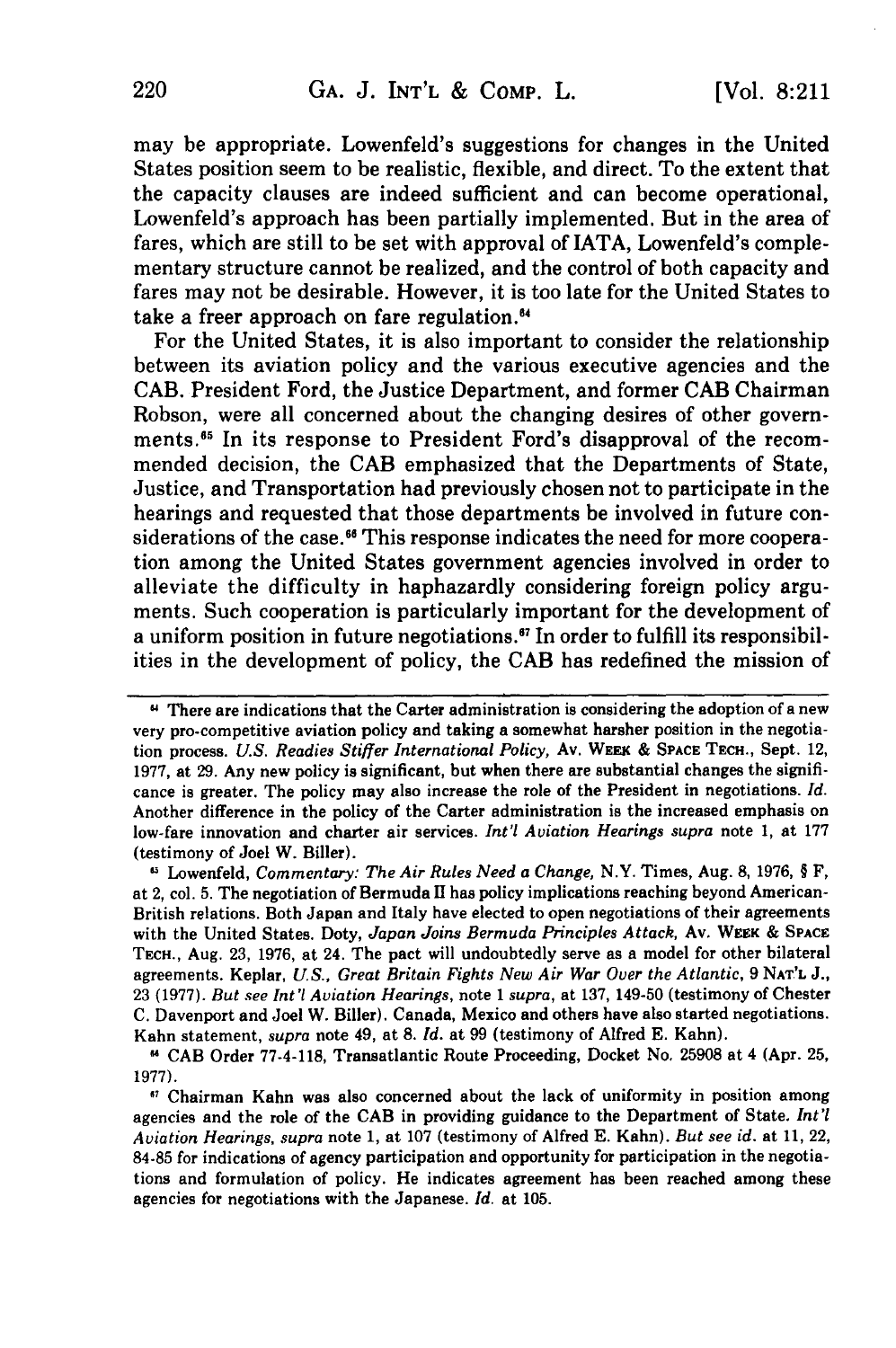1978] RECENT **DEVELOPMENTS** 221

the Bureau of International Aviation to develop policy options that have a solid factual, analytical, and legal basis, and has appointed a new director who believes in the development of a more competitive system.<sup>68</sup> One means of achieving uniformity would be through a permanent Cabinet level Council, which would coordinate international air policy, establish specific objectives, and perhaps actively search for those countries offering the most promising opportunities.<sup>69</sup> Whatever the future course of international aviation agreements, the provisions of Bermuda II should be regarded as a partial step in the direction of the revitalization of international air transport for both the airlines and passengers.

*Patricia E. Cooper*

*Id.* at 107.

*"* Id. at 108.